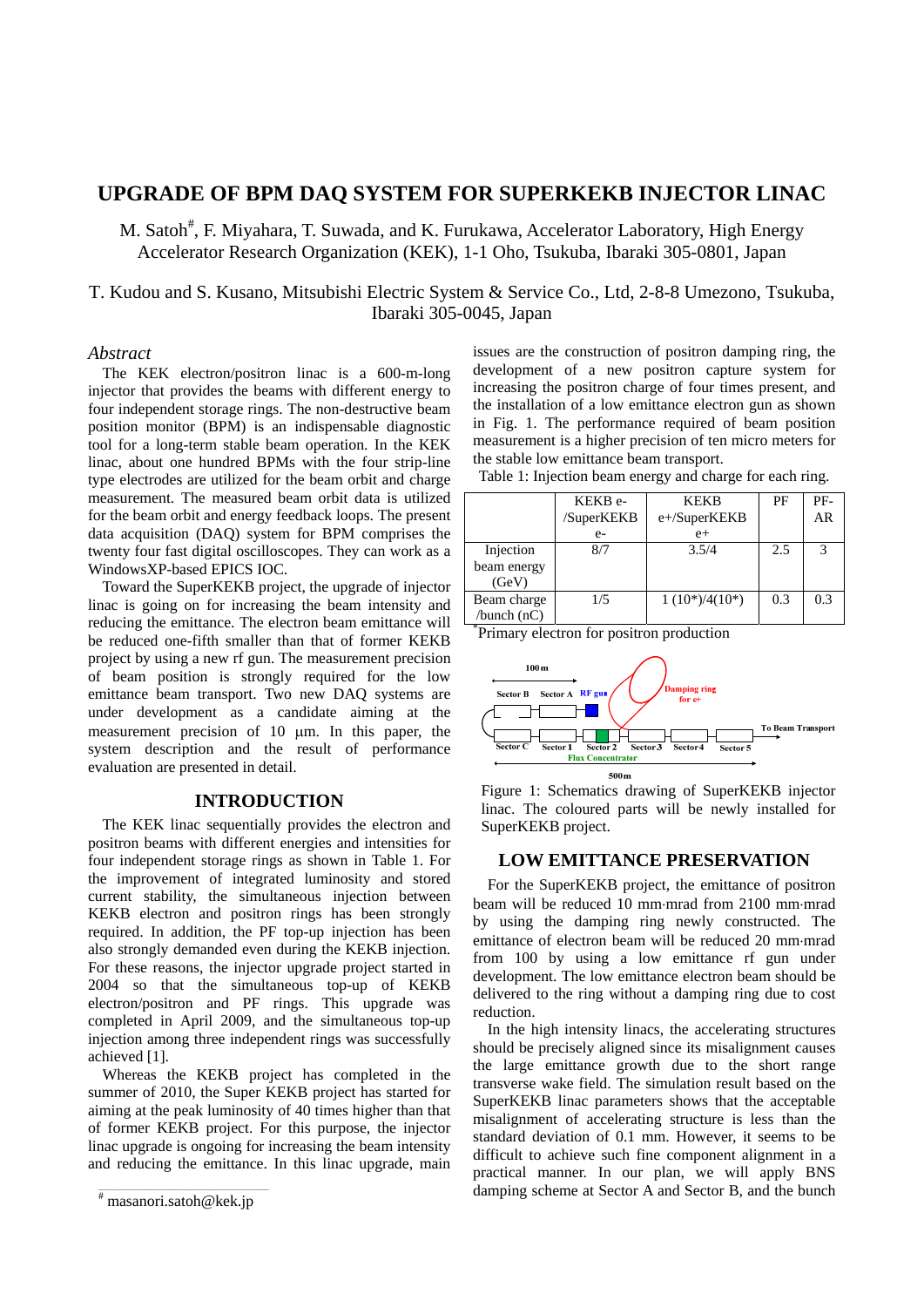compression at the arc section to mitigate the emittance growth. In addition, at the beginning of Sector C, the fine beam position and angle controls will be carried out for the emittance preservation at the end of Sector 5. In prior to these tactics, the ordinary beam base alignment will also be conducted. For these reasons, the beam position should be precisely measured and controlled.

### **SYSTEM DESCRIPTION**

#### *Present System*

In the KEK linac, many kinds of feedback loops have been developed and utilized to stabilize the beam orbit, energy, and energy spread [2]. These feedback loops make use of the beam position information acquired by the nondestructive BPMs [3]. About one hundred stripline-type BPMs have been installed in the KEK linac. The twenty four front-end systems have been installed in the linac klystron gallery at a nearly equal interval along the beam line. The each DAQ system deals with the analog signals of 3 to 6 BPMs. A schematic drawing the present DAQ system is shown in Fig. 2. It comprises a fast digital oscilloscope (Tektronix DPO7104; 10 GSa/s, 4 channels, 8 bit, CPU P4/3.4 GHz, Gigabit-Ethernet) and a cable combiner box.

The four signals coming from one BPM are fed to two signal combiners (vertical and horizontal) together with the signals from other BPMs. The delay cables corresponding to the time delay of about 7 ns are installed to avoid the waveform overlapping inside the signal combiners. The each output of combiner box is equally divided again into two signals. Since it is impossible to change the vertical scale of oscilloscope in every 50 Hz, CH1/CH2 and CH3/CH4 are used for the low charge and the high charge modes, respectively. The waveforms digitized at a sampling rate of 10 GSa/s are processed and calculated into the beam parameters (beam charge, horizontal and vertical positions), taking into account the calibration coefficients measured in advance. The DAQ



Figure 2: Schematic drawing of the present BPM DAQ system.

software has been developed by using Microsoft Visual Studio 2005 C++, TekVisa, and EPICS base R3.14.8.2. The DAQ software is running on the fast oscilloscope, and each oscilloscope works as an EPICS IOC [4]. The similar DAQ system is also utilized for the KEKB and PF-AR beam transport lines [5].

#### *New System*

The measurement precision of  $10 \mu m$  or better is one of key requirements for the new DAQ system. In addition, all beam positions up to 50 Hz should be measured. Since the SuperKEKB injector linac will be operated base on a simultaneous top-up of the four independent rings, the electron/positron beams with different energies and amounts of charges are delivered in every 20 ms. For this reason, the fast and precise attenuation control is also key requirement for the new system.

Currently, we have two candidates as a new system. One of them is a VME-based module which has been reported in elsewhere [6]. Another is Libera Single Pass Electron (LSPE) unit from Instrumentation Technologies tested in this study [7]. It is a module dedicated for BPM DAQ and widely used at many recent accelerator facilities. LSPE unit comprises a 16-bit ADC with the sampling frequency of 160 MHz, two surface acoustic wave (SAW) filters with the center frequency of 522 MHz and the bandwidth of 24 MHz in each channel. It has also the variable attenuator with maximum attenuation of 31 dB. The attenuation level can be adjusted in 1 dB step. A single-board computer (SBC) and a field-programmable gate array (FPGA) are utilized for processing the digitized waveform.

The typical analog signal shape from the BPM electrode is a bipolar with the duration of 3 ns. Applying double SAW filters inside LSPE, the signal is stretched to around 100 ns as shown in Fig. 3. Using about 15 sampled data points, the square root of square summation of them is used as signal amplitude corresponding to the each electrode. The data processing of digitized waveform is carried out on the FPGA. The calculated beam position and other data are transferred to SBC which is based on the embedded Linux operating system with fast Gigabit Ethernet. The client software like beam orbit display can retrieve the information of beam position and bunch



Figure 3: Raw signal waveform measured by LSPE.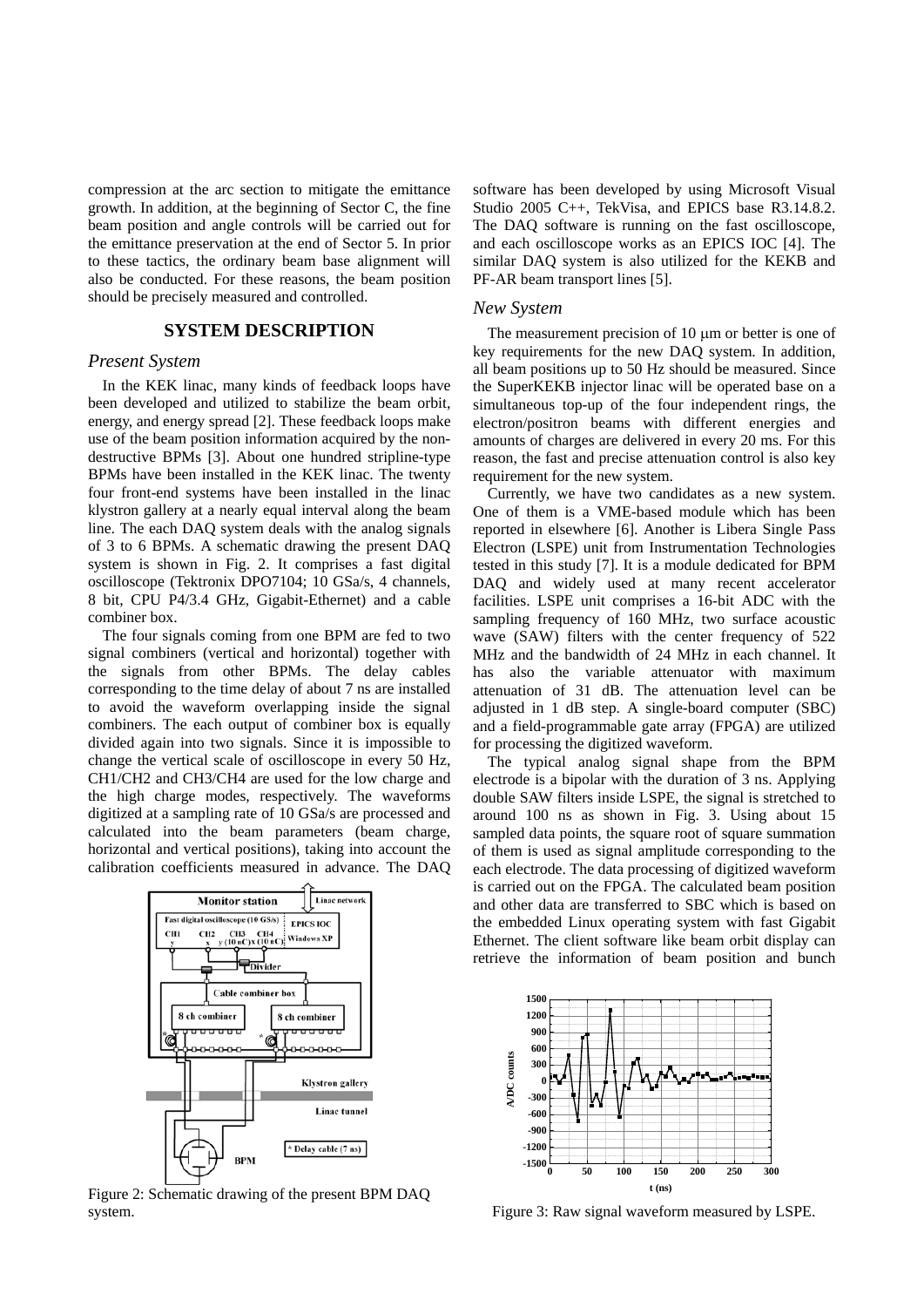charge through the EPICS CA protocol.

## **RESULTS OF 3-BPM MEASUREMEN**

### *Present System*

The beam position measurement precision of the present system was evaluated by the 3-BPM method [3]. We conducted the beam test by using the electron beam with the charge of 0.3 nC at Sector 3 in Fig. 1. Applying the 5 different settings to a steering magnet situated upstream of the used BPMs, the beam positions were synchronously measured with three BPMs. For each steering settings, around 400 data were measured and analyzed. Figure 4 shows the residual distribution between the measured and estimated horizontal beam positions at the third BPM. Here, the estimated beam positions at the third BPM can be calculated with the linear multiple regression analysis by using the measured position data at first and second BPMs. The results of the horizontal and vertical directions are  $26.3 \mu m$  and  $25.1 \mu m$ m, respectively. In the present system, the position measurement precision is limited by the ADC resolution of 8 bit.



Figure 4: Residual distribution between the measured and estimated horizontal beam positions at the third BPM by the present system.

## *New System*

In prior to the 3-BPM experiment by using LSPE, we should precisely adjust the four signals from different electrodes since a small fraction of signal leaks beyond the predetermined sampling window of 96 ns duration. In LSPE, the channel A and channel C are used for calculating the horizontal beam position. In order to estimate the sensitivity of the signal phase misalignment to the measurement precision, we evaluated the measurement precision by changing the delay setting of channel A. Here, the input signals are generated by a pulse signal generator instead of the real electron beam. The optimum adjustment of delay setting shows the high

measurement precision of  $1.6 \mu m$  though the precision deteriorates larger than  $10 \mu m$  with the large phase misalignment. In Fig. 5, the maximum setting of 4000 corresponds to the timing delay of around 1.5 ns.

After the optimization of phase alignment, we carried out the 3-BPM experiment with the same BPMs and steering magnets used for the present system evaluation. The result is shown in Fig. 6. The measurement precisions of horizontal and vertical directions are  $7.05 \mu m$  and  $7.06 \mu m$ m, respectively. We confirmed that the LSPE unit can satisfy our target performance of 10  $\mu$ m.



Figure 5: Measurement precision for changing the delay settings of channel A.



Figure 6: Residual distribution between the measured and estimated horizontal beam positions at the third BPM by the LSPE unit.

## **LONG-TERM STABILITY**

In the KEK linac BPM system, a strip-line electrode of BPM is connected by 35-m-long coaxial cable with BPM DAQ system installed at klystron gallery. For the longterm operation, the measured beam position could be varied even for the constant real beam position since the temperature variation may affect the ADC gain and the electrical conductivity of long coaxial cable. For this reason, the system stability during a long-term period was